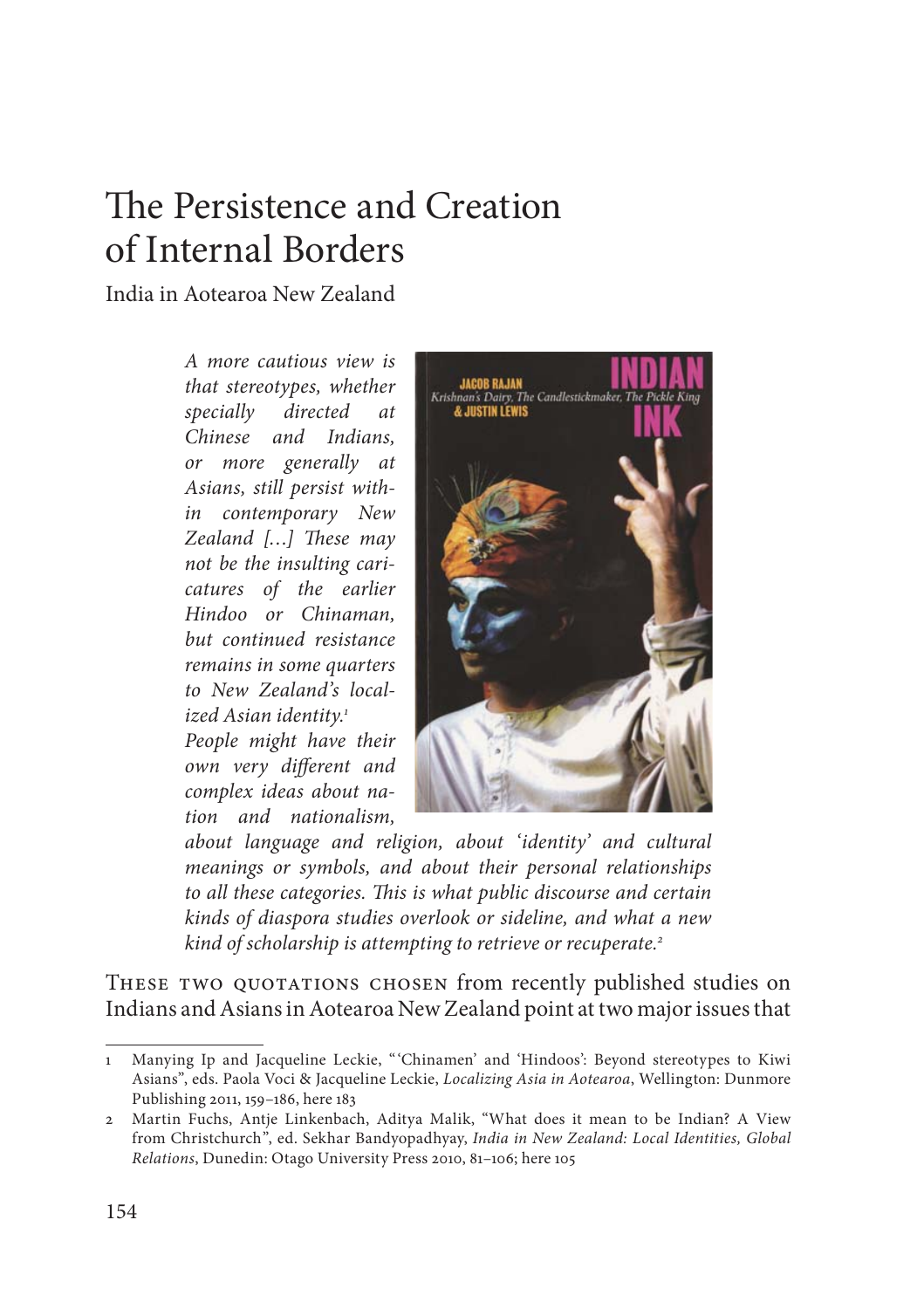I want to address in this paper though I will concentrate on the latter. These are the perception of immigrants as the 'other' of a nation's understanding of its own culture, and the immigrant people's self-perception of their identity — as individuals and as members of a community. Both are not necessarily grounded in the "race relations paradigm" discussed by Stuart Hall or Homi Bhabha<sup>3</sup> but in ethnic, geographic, religious, linguistic, gender and generational relations, as will be demonstrated in the course of this paper. At the same time, to speak of 'vanishing borders' in spite of the noticeably increased mobility of Indians in the 'Age of Globalism', appears misleading because a strong tendency prevails of maintaining if not drawing 'internal' border lines between and among Indian settlers in New Zealand. Following a brief historically oriented introduction meant to point out when and how perceptions of one's group identity have evolved over a period of nearly a century of migration and settlement, my paper will focus on the present situation — and on self-perceptions — of Indian settlers in Aotearoa New Zealand. That is, I am less concerned with the critical discourse on migration as addressed by, among others, Robert Cohen (1997), Douglas S. Massey et al (1998), Stephen Castles and Mark Miller (1998) or Adrian Favell (2007)<sup>4</sup> than with the nature of a specific diaspora as a discursive, empirical and aesthetic figure.

*India in New Zealand: Local Identities, Global Relations*, a collection of a dozen essays edited by Sekhar Bandhopadhyay, contains a wide-ranging bibliography,<sup>5</sup> which however includes references to merely three books, a small number of essays and a few unpublished papers as well as B.A. and M.A. theses written before the mid-1990s on Indians in New Zealand. They are either of an introductory nature or pay attention to single ethnic or religious groups, for example Gujaratis, Punjabis and Muslims, or to regional Indian settlements, e.g. in Christchurch and the Waikato. More comprehensive and analytical investigations started only towards the end of the 20<sup>th</sup> century. One of the reasons for this scant attention is of

<sup>3</sup> Adrian Favell, "Rebooting Migration Theory: Interdisciplinarity, Globality, and Post-disciplinarity in Migration Studies", eds. Caroline Brettell et James Hollifield, *Migration theory: talking across disciplines*, London: Routledge 2007, 259-278; here 265. See also Homi Bhabha, "Culture's in Between", eds. Stuart Hall and Paul du Gay, *Questions of Cultural Identity*, London: Sage 1996, 53–60

<sup>4</sup> Robert Cohen, ed. *Th eories of Migration*, Edward Elgan: Cheltenham 1996; Douglas S. Massey et al., *Worlds in Motion: Understanding International Migration at the End of the Millennium*, Oxford: Clarendon Press 1998; Stephen Castles and Mark Miller, *The Age of Migration*. London: Macmillan 1998. Adrian Favell, see note 3

<sup>5</sup> Sekhar Bandyopadhyay, *op.cit*., 255–269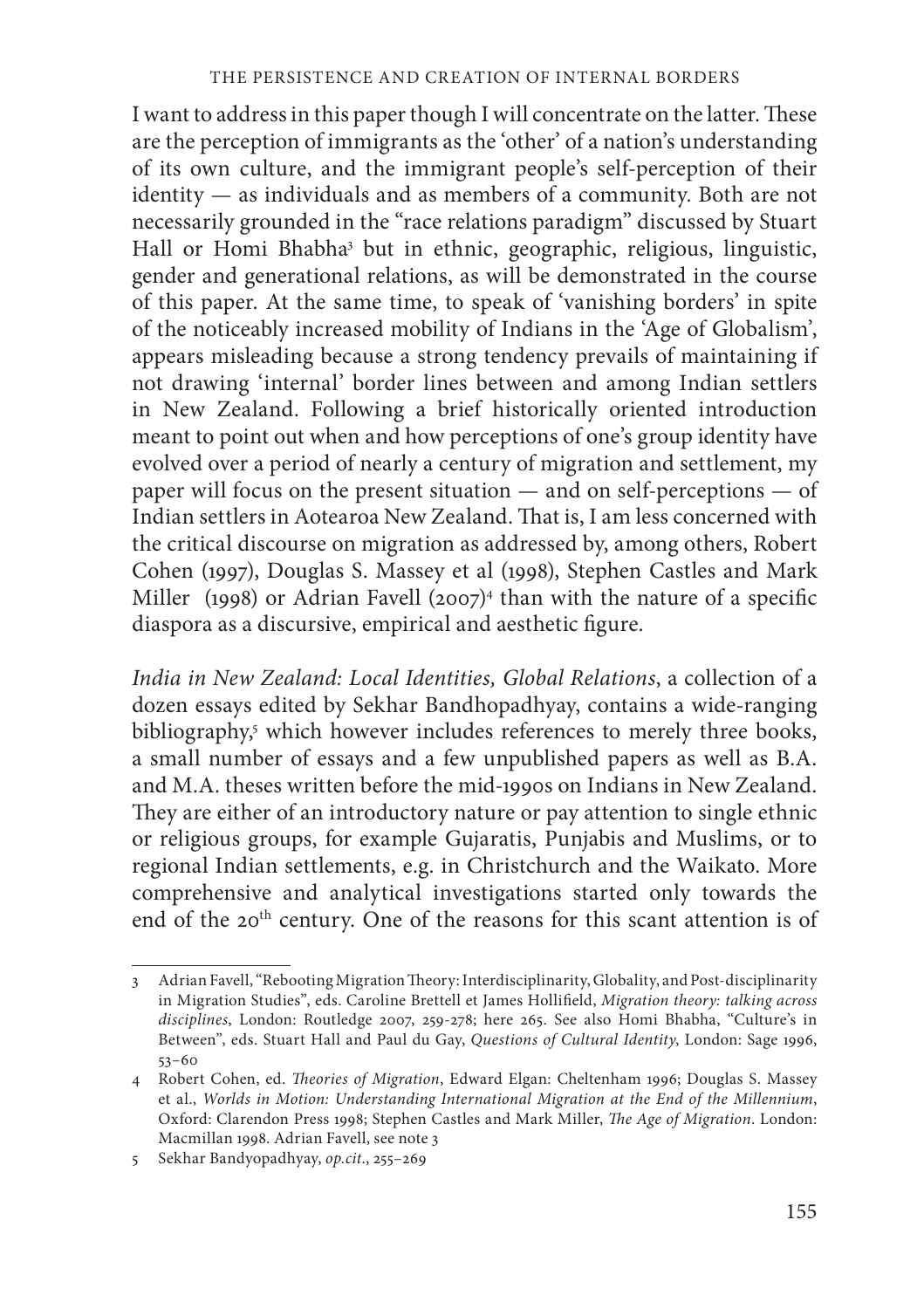a quantitative nature. Although dating back to 1809 and 1814 when a few Indian sailors jumped ship, respectively in the Bay of Islands and Otago Harbour, the first half dozen 'legal' Indian immigrants arrived in 1881. Forty years later, their population counted no more than 671, which increased fourfold to 2 452 by 1951. Yet another thirty years later 15 810 Indians lived in the country. In contrast and according to the 2006 census,<sup>6</sup> the last quarter of the 20<sup>th</sup> century showed an increase by 660 per cent to a total of 104 582 people of Indian descent. Making up more than two percent of the New Zealand population, Indians had finally become a visible minority<sup>7</sup> and, perhaps not unexpectedly, now the object of a series of investigations and analyses from various research angles. Jacqueline Leckie's pioneering *Indian Settlers: The Story of a New Zealand South Asian Community* (2007) offers a comprehensive history of Indian migration and settlement over more than a century in a book that combines historical documentation from archival resources with narratives by and interviews with a large number of individuals, complemented by reproduced photographs, many of which were contributed by her interviewees. As the most knowledgeable scholar in the field, Leckie also co-edited with Paola Voci a volume of essays entitled *Localizing Asia in Aotearoa* (2011). Focusing on "micro or local histories and cultural spaces", these essays, as the editors claim, are intended to contribute to "understand diversity not just via an examination of cultural belongings that are defined by macro-national entities"<sup>8</sup>: a pertinent reference towards a methodological negotiation that sets out to interrogate conceptions of cultural community on the one hand and identity on the other. As it becomes immediately obvious, this shift from the macro to the micro level of immigrant/diasporan studies is basically grounded in the increasingly multi-ethnic character of New Zealand in the  $21^{st}$  century, and more specifically in Indians constituting a large and heterogeneous group.9

As Sekhar Bandyopadhyay remarks in his "Introduction" to *India in New Zealand: Local Identities, Global Relations* (2010): 'Kiwi-Indians' do not only constitute the southernmost group in the Indian global diaspora,<sup>10</sup> but this group's internal cultural diversity includes intergenerational differentiation

<sup>6</sup> Arvind Zodgekar, "Indian Presence: A Demographic Profi le", ed. Sekhar Bandyopadhyay, *op.cit*., 65–78; here 66

<sup>7</sup> Jacqueline Leckie, *Indian Settlers: The Story of a New Zealand South Asian Community*. Dunedin: Otago University Press 2007, 177

<sup>8</sup> Paola Voci & Jacqueline Leckie, "Introduction: Beyond nations and ethnicities: Localizing Asia in New Zealand", eds. Paola Voci & Jacqueline Leckie, *op.cit*., 7–23; here 9

<sup>9</sup> Leckie, *op.cit*., 2007, 177–178

<sup>10</sup> Bandyopadhyay, "Introduction", *op.cit*., 7–20; here 8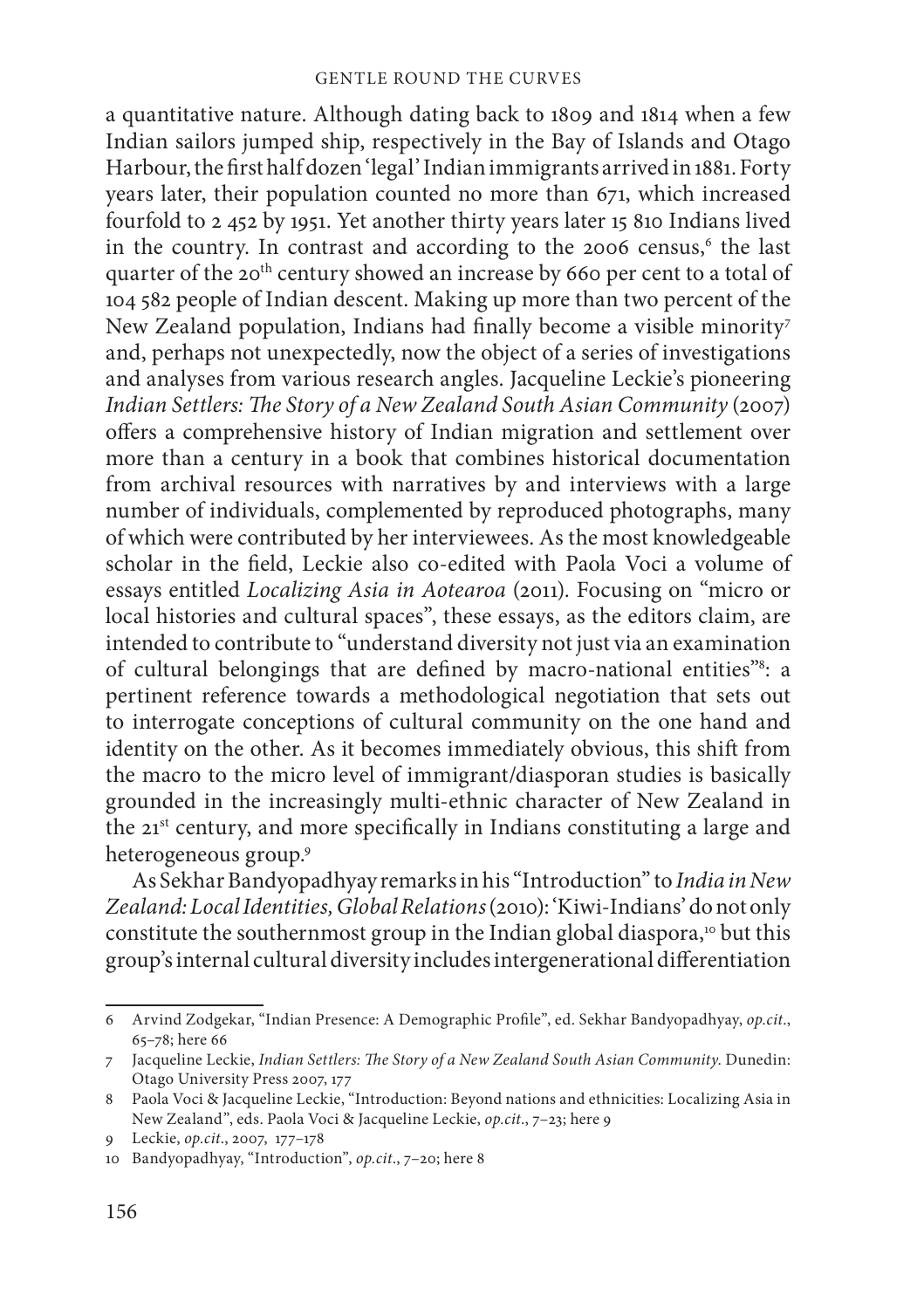as well as different linguistic, religious and cultural backgrounds since Indians "come from practically all the regions of India and from previous destinations of Indian migration"<sup>11</sup>: a statement substantiated by figures of the 2006 New Zealand census. The number of Fiji-born Indians increased from less than one thousand in 1981 to near 20 000 in 2001, a change mainly due to the exodus of the descendants of the Girmitiyas, former indentured Indian labourers, from their home for more than a century<sup>12</sup> after the 1987 and 2000 military coups on the islands. Belonging mainly to business and professional groups, Fiji-Indians moreover added to the social tapestry of New Zealand Indians whose large majority till the 1990s had been made up of petty traders. Leckie equalized the Indian diaspora in the 20<sup>th</sup> century with retailing, with Pukekohe, a small town south of Auckland, forming the centre of the Indian settlement.<sup>13</sup> Janet McAllister has added that by the mid-1990s eighty-five per cent of Auckland's dairies were owned by Indians.<sup>14</sup>

The diversity of the social set-up of immigrants from Fiji has since been complemented by members of a newly emerging middle class from India that has arrived over the last two to three decades. By 2001 the percentage of Indian retailers had decreased to twenty-four while the number in whitecollar occupations had increased to forty-four per cent;<sup>15</sup> and whereas in 1991 only about fourteen per cent of the male Indian population had a university qualification, this figure had more than doubled by 2001 to 29,4 per cent. Indeed, "the Indian community [if one can really employ this term any longer] today is no longer a socially homogeneous group."<sup>16</sup>

Concomitant with these social changes, to which political changes were also instrumental, like the election victory of the Labour Party in 1984 and the passing of the 1987 Immigration Act, the selection of migrants was facilitated according to their professional qualifications and the economic requirements in New Zealand.<sup>17</sup> The religious and linguistic diversity increased while the gender map came to differ radically from the one of the past. The majority of Indians remained Hindu, but the share of Christians and Muslims began to rise. Side by side to the languages of Hindi, Gujarati and Punjabi, still spoken by more than fifty per cent of the

<sup>11</sup> Ibid, 11

<sup>12</sup> Leckie, *op.cit*., 2007, 173

<sup>13</sup> Bandyopadhyay, *op. cit.*, 53, 55. See also Natasha Hayl, "A Long Diaspora: Indian Settlement", ed. Bandyopadhyay, *op.cit*., 45–64.

<sup>14</sup> Janet McAllister, "Passages from India", *Metro* (November 2002), 68–73; here 70

<sup>15</sup> Leckie, *op.cit*., 2010, 58

<sup>16</sup> Zodgekar, *op.cit.*, 70

<sup>17</sup> Leckie, *op.cit*., 2007, 172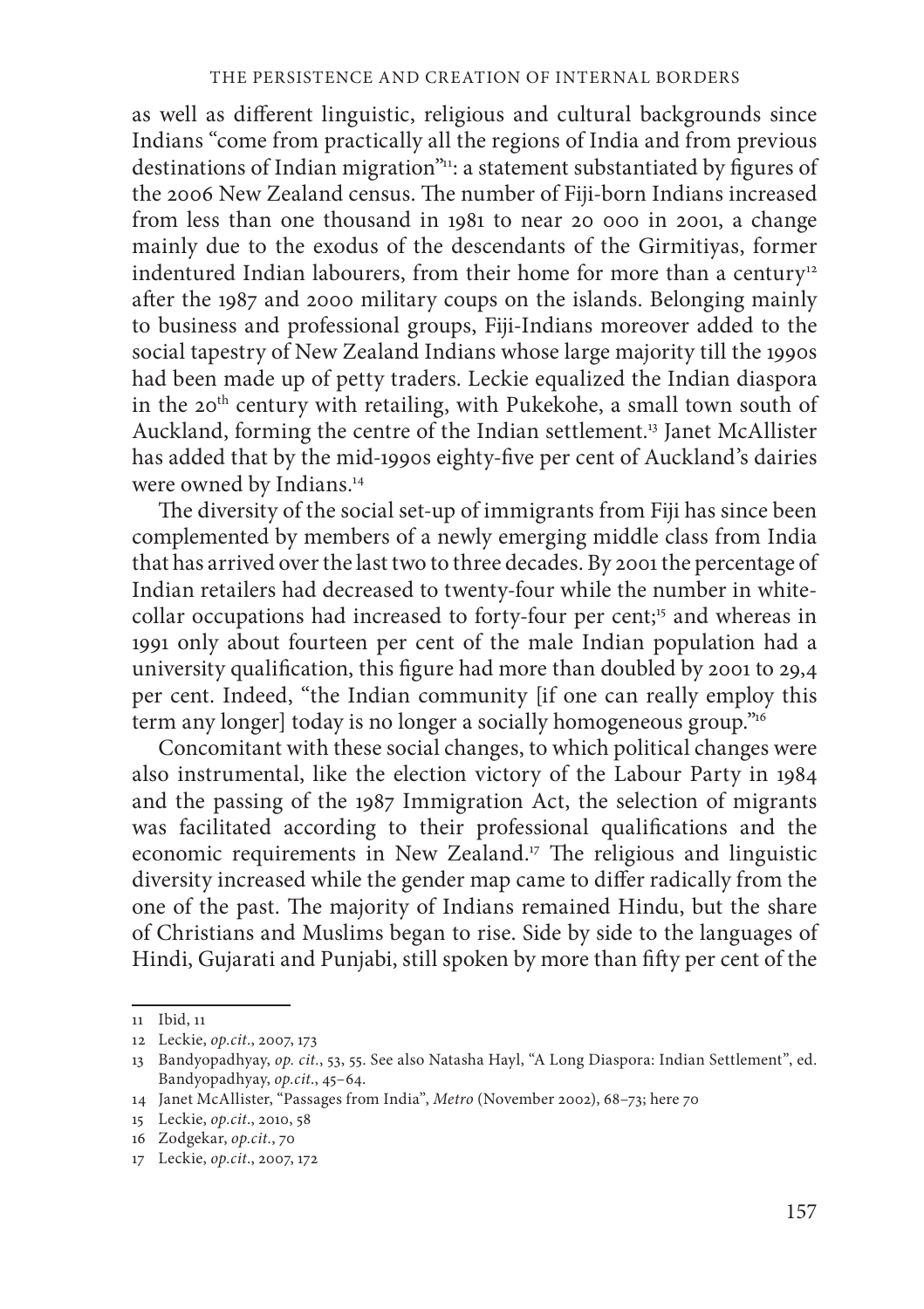Indian population, other Indian languages have made their appearance on the linguistic map, as has 'English Only', spoken by three out of ten Indians, while ninety per cent attest to also speaking the language.

Finally to be mentioned is the increasing role of women with tertiary qualifications.<sup>18</sup> Considering that till the mid-20<sup>th</sup> century it was mainly males who had migrated — whose arrival had been favoured over women's — the gender imbalance began gradually to shift. Initially, women had mainly remained attached to their families,<sup>19</sup> while figures relating to the time span between 1996 and 2006 bear evidence not only of an increased number of educationally qualified Indian women in New Zealand but also of their faster percentile growth rate in higher education in comparison with European New Zealand women.<sup>20</sup>

I would like to draw several conclusions from my brief survey of these carefully researched statistical figures on Indians in New Zealand — people severally referred to as hyphenated New Zealand-Indians, Indo-New Zealanders, Kiwi-Indians, Indo-Fijians or Fiji-born Indians. (The number of Indian migrants from Africa, the US, Europe, Canada, or even Australia is still too small to have earned them another hyphenated real and discursive existence). First, the historical, social, linguistic, generational, educational, gender and religious diversity as well as the differing geographical/national backgrounds of Indians in New Zealand necessitates reflections on the understanding of the terms 'diaspora' and 'community' since Indian people in New Zealand are closely linked with these variables<sup>21</sup> in locally defined contexts and experiences. The recognition of such specifically coloured meanings of the 'Indian' community and diaspora will avoid generalizations that strain or even distort their lived reality. Second and intimately connected, is the question of cultural identity, a many-layered term that is to be approached both, from the subjective or psychological perspective of an individual's self-perception as a private being, and as someone perceived by others in his/her role as a public person within his/ her experiences of meeting /confronting culturally diverse 'worlds'.

As I have mentioned already, these issues have been addressed over the last decade in essays and in interviews conducted by historians, sociologists, anthropologists, educationists as well as by scholars of cultural, media and community studies — not to forget, also by artists living or residing in New Zealand. I shall briefly summarize the main points they have arrived at

<sup>18</sup> Zodgekar, *op.cit*., 73; Leckie, *op.cit*., 2007, 172

<sup>19</sup> Leckie, *op.cit*., 2007, 109–123

<sup>20</sup> Zodgekar, *op.cit.*, 73

<sup>21</sup> Voci/Leckie, *op.cit*., 9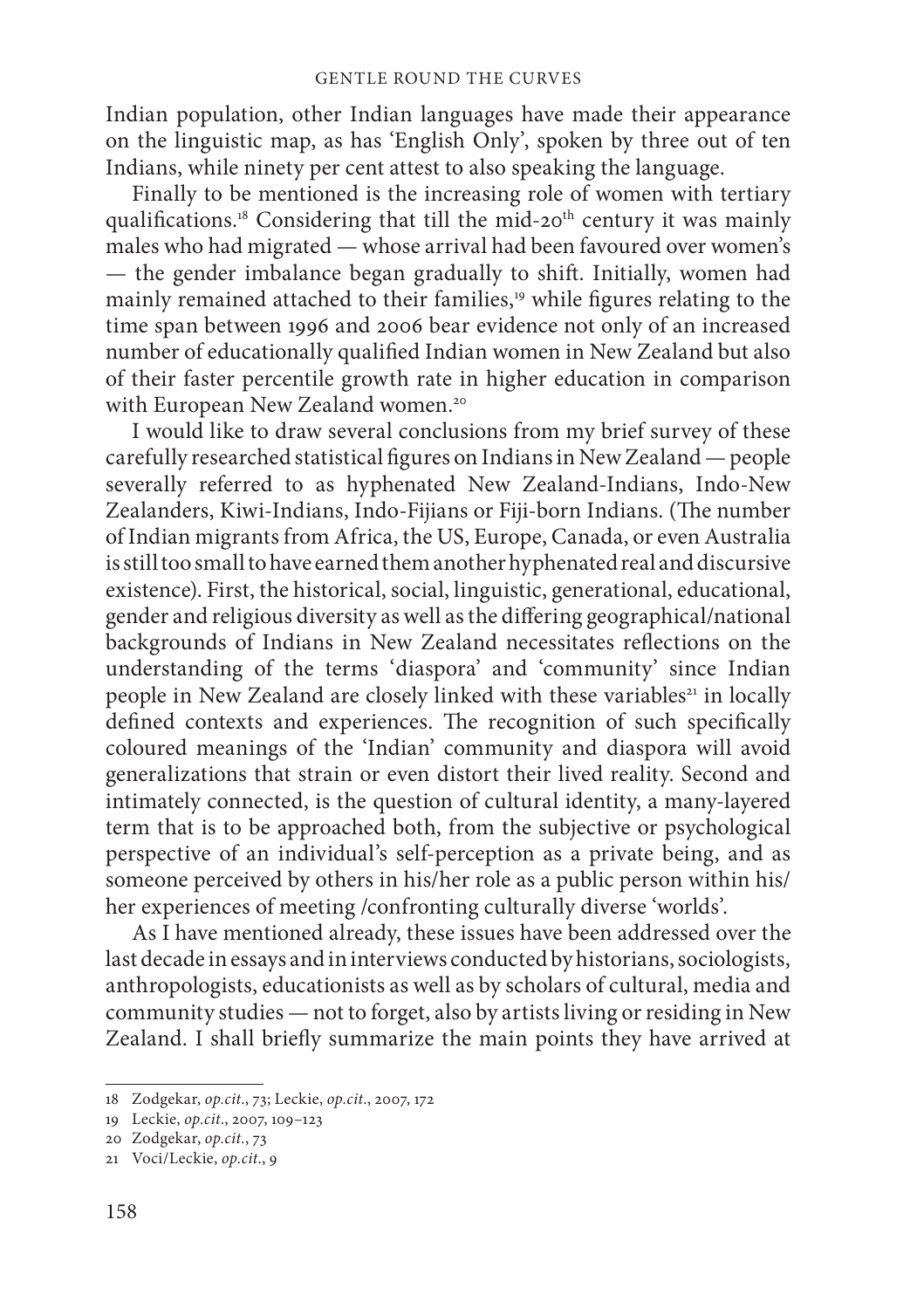before turning to several — and as yet very few — literary representations of Indian migrants in Mallika Krishnamurthy's novel *Six Yards of Silk* (2005) and the theatre plays written and performed by Jacob Rajan and Justin Lewis.

Jacqueline Leckie calls the Indian settlement "a long diaspora" and wonders whether the term diaspora is at all "applicable to the complex waves of Indian settlement and re-settlement"<sup>22</sup> — a development which I have already referred to. And she appears receptive to Carmen Voigt-Graf's distinction between diaspora and transcultural community, the former characterized solely as a migrant community with "sentimental and symbolic ties to the ancestral homeland", while the latter also includes its material and real links to the homeland.<sup>23</sup> These modifications are backed up by other scholars who prefer to distinguish "between 'labour', 'trade', 'cultural' and 'imperial'" as well as 'victim' diasporas, because the notion in the present discourse, they argue, has assumed a form of essentialism and has become the "carrier of ideas and cultural continuity *across* national boundaries ... [evoking] images of a transnational bond."<sup>24</sup>

Field work or micro studies conducted in New Zealand thus illustrate how problematic the term diaspora is when examined at the micro level or 'from the inside'. In contrast, to the Indian historian Sekhar Bandyopadhyay Pakeha-New Zealand attitudes to the country's Indian population appear to be determined by an essentializing definition of diaspora. Having been ruled — and continue to be ruled — by the country's global or imperial connections (to the erstwhile Western, imperial 'motherland'), these attitudes are shaped, he says, largely though not exclusively "by a postcolonial public discourse on underdevelopment and backwardness that owed its origins to imperial stereotypes  $[...]$  of India."<sup>25</sup> As a piece of documentary evidence Bandyopadhyay quotes the headline of an issue of the *The New Zealand Herald* proclaiming, "They are hungry but they have the bomb", and he also relates to responses of interviewees who complained that professional qualifications from abroad are not recognized, nor had Bandyopadhaya's informants ever been promoted in New Zealand.<sup>26</sup> Concluding, that over a period of more than eighty years the situation for many Indian migrants does not appear to have changed significantly  $(168)^{27}$ 

<sup>22</sup> Leckie, *op.cit*., 2010, 61

<sup>23</sup> Ibid., 47

<sup>24</sup> Fuchs/Linkenbach/Malik, *op.cit.*, 82

<sup>25</sup> Bandyopadhyay, *op.cit.*, 169; Bandyopadhaya, "In the Shadow of the Empire: India-New Zealand Relations since 1947", Bandyopadhyay, *op.cit*., 167–185

<sup>26</sup> Ibid., 168

<sup>27 &</sup>quot;Stereotypes […] still persist within contemporary New Zealand [… and] continued resistance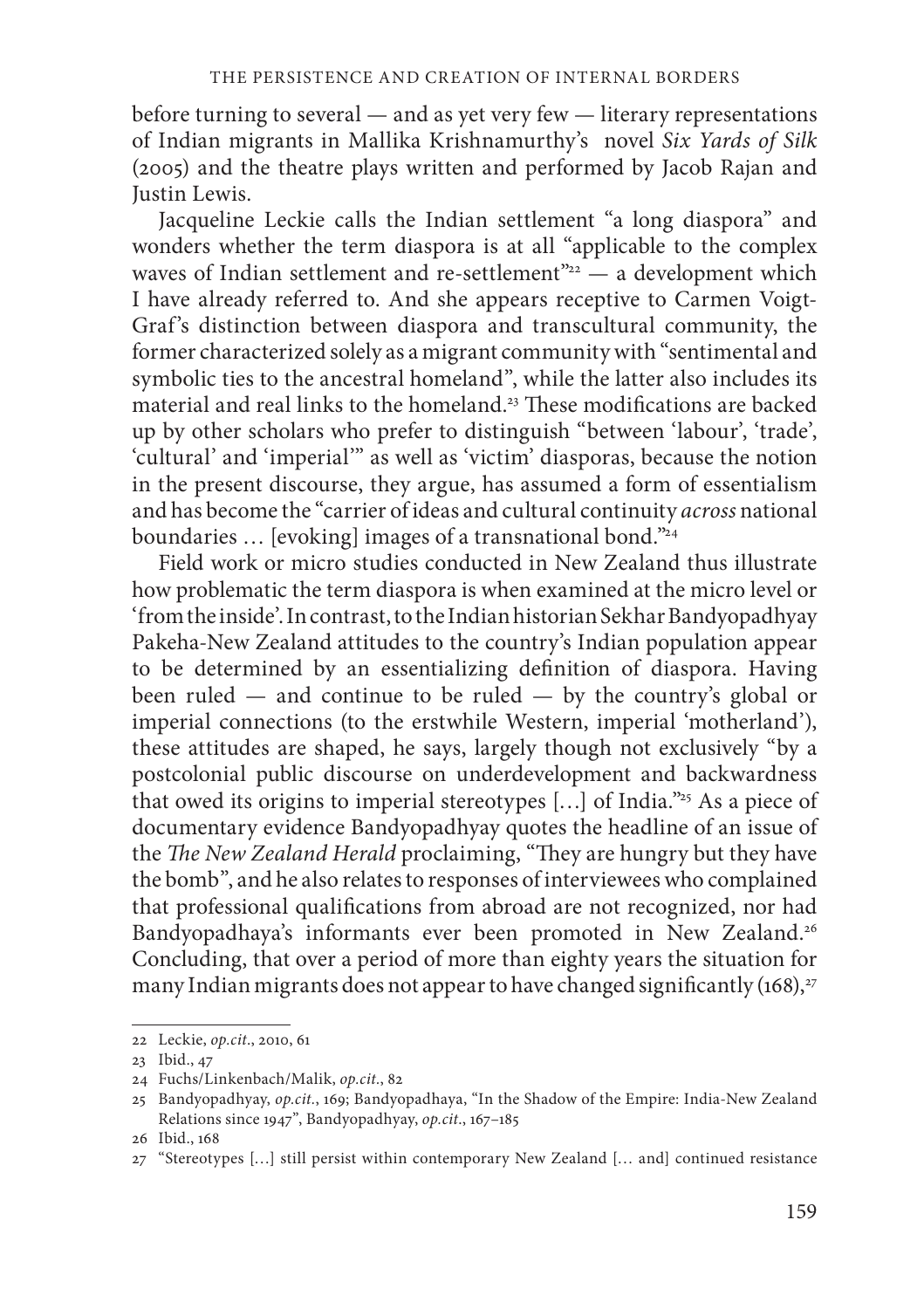he blames Pakeha New Zealanders for still being unable to understand "middle India."<sup>28</sup> Which is to say that they simply fail to take note of and grasp the scale of global social and economic changes as also those in the field of education that have occurred in India over at least the last two decades. In many quarters in New Zealand there exists an unwillingness, Bandyopadhyay feels, to revise the outdated postcolonial discussion on underdevelopment and backwardness.

The insights presented here and gained from studying Indian diasporan and community structures in New Zealand are, of course, based on a large number of individual case studies centring on the issue of Indian people constructing their selves and of grappling with an understanding of their cultural identities. As has been pointed out, defining oneself in New Zealand occurs much less at a national or ethnic level — although this also happens, of course — than in local contexts with multiple cultural surroundings and social, religious, generational, gender and educational variables. Bandyopadhyay comes to the conclusion that "Indianness" in New Zealand means different things to different people within the community, and that identities are negotiated by individuals on an everyday basis.<sup>29</sup> This is to say that we come across a wide range of selfperceptions marked at one end by collapsing one's individual cultural identity with tradition-guided agencies which, for example, insist on castemarriage, strict loyalty to the regional-linguistic-cultural world of one's family and its background, and accordingly on the feeling of belonging to a specific socio-cultural network: a network often in the guise of a regionalethnic (Auckland Marathi Association) or merely ethnic association (Sikh Society). However, researchers have more frequently come across the experience of an in-between position of identity construction; for example, the belief that one's efforts in having made New Zealand your home had enriched one's life and enabled you to enjoy "a double identity";<sup>30</sup> or, in more problematic terms, relating one's self to two worlds that were inextricably intertwined and perhaps even uncertain.<sup>31</sup> Interlocked with such sentiments is the conviction of many interviewees and respondents,

remains in some quarters to New Zealand's localized Asian identity", Ip/Leckie, *op.cit.*, 183. The term Asian, incidentally, points at the authors' essay on "Chinamen" and "Hindoos"; see Bandyopadhaya, *op.cit.*, 168

<sup>28</sup> Ibid., 185

<sup>29</sup> Ibid., 12

<sup>30</sup> Fuchs et al., *op.cit.*, 99

<sup>31</sup> Amanda Gilbertson, "Choosing Indian and Kiwi Identities: The Ethnic Options of New Zealandborn Gujaratis", Bandyopadhyay, *op.cit.*, 123–140; here 137, 133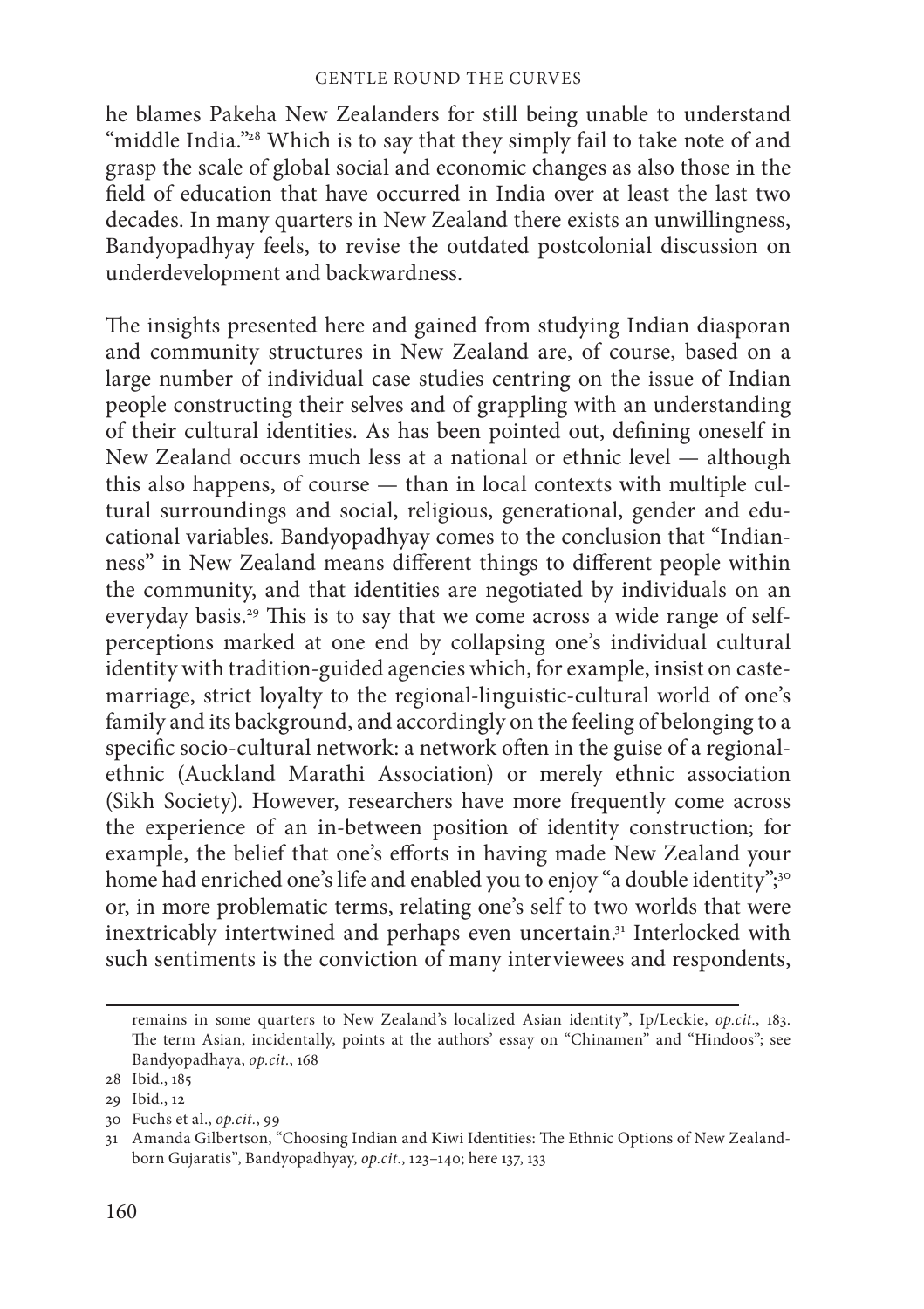of their own agency, of looking at their own attitudes, decisions and actions as determined by an autonomous and choosing self<sup>32</sup> — which turns them, as several scholars have said, into "accomplished artists of *bricolage* […] of skilfully handling and putting together diverse fragments of culture:"33 And this is done in a pragmatic rather than a programmatic manner.<sup>34</sup> Accordingly, negotiating one's position in a community is discerned as an on-going process which precludes an ultimate definition of an individual's cultural identity.

Observing these processes over a period of time has, besides, given reason to assume that the more often it is noticeable that personal agency is insisted on and executed the more we have reason to speak of people shifting from perceiving themselves in collective and communal terms to identifying themselves in individual terms. National, ethnic and other supra-individual notions of identity are losing ground by shifting towards individual self-portraits,<sup>35</sup> and perhaps even to seeing oneself as global citizen — as one respondent put it: "'I am proud of India, India has developed so much, but it is no longer a place where I can live. I belong neither to India nor to New Zealand — I am in between, I am a global citizen'".36 Whether they are guided by "certain basic universalist ideas, derived from religion […] or secular humanist ideas", as Martin Fuchs and his colleagues suggest, $37$  remains to be explored further  $-$  apart from the neglect of material considerations of an economic nature which certainly also play a role in defining oneself as a global citizen.

Let me now turn first to the novel *Six Yards of Silk* and then to the plays, so I may analyse the creative treatment of Indian diaspora and cultural identity in New Zealand against the findings of the foregoing studies. Thirty-five year old Sharmila, married to the Pakeha New Zealander Keith and mother of three little boys, had emigrated from South India with her parents and younger brother Ramesh when she was still a child. Deeply disturbed after the sudden disappearance of her brother — who, as it turns out, had drowned himself –, she begins to distance herself from her family and her everyday life, becomes more and more depressed and retreats into the world of her childhood and adolescence which she had closely

<sup>32</sup> Ibid., 139

<sup>33</sup> Fuchs et al. *op.cit.*, 101

<sup>34</sup> Gilbertson, *op.cit.*, 138

<sup>35</sup> Gurjet Singh and Verpal Singh, "Changing identities among Kiwi Sikhs: Local, individual or world citizenship?", Voci/Leckie, *op.cit.*, 204–217; here 215

<sup>36</sup> Fuchs et al., *op.cit.*, 98

<sup>37</sup> Ibid., 103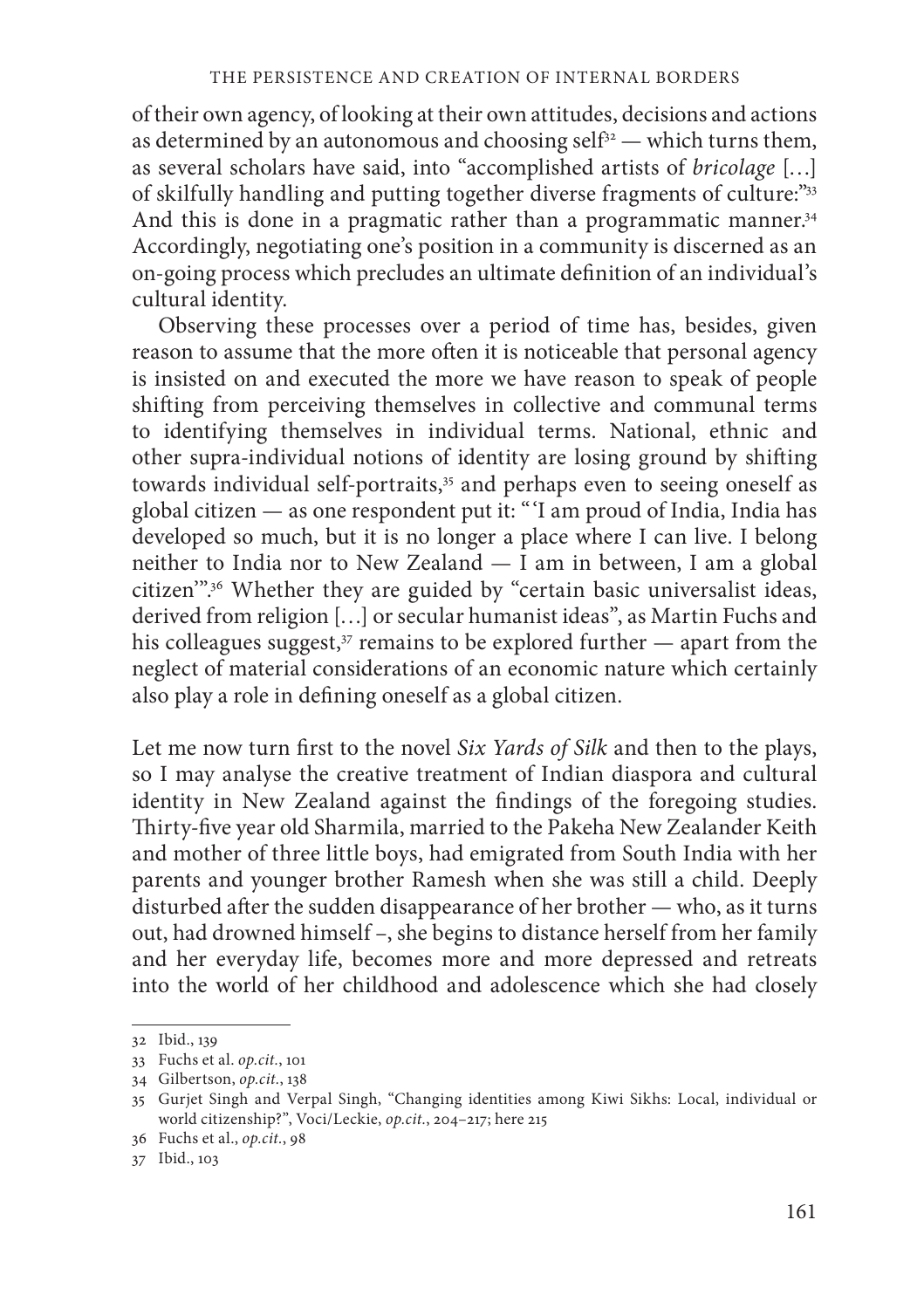shared with Ramesh. Both had often rebelled against their more traditionoriented parents' many strictures from which the boy had suffered more than his sister. His absence now means the loss of Sharmila's mainstay which her family obviously cannot immediately replace. The psychological struggle she faces undergoes a cultural turn of events with her aunt's visit from South India. Meant to help and support her with her daily chores, Meenama, her mother's sister, who is deeply rooted in her Indian heritage, reawakens her niece's memories of her childhood and relatives, of the family's Kerala home and its local surroundings with their colours, smells, sounds and bright light, the heat and monsoon rains, the food, clothes and stories — and the traumatic event of her little sister's death by lightning. The past that had receded over the years  $-$  exemplified by Sharmila's total neglect of "the gods", the bronze idols in the cabinet on a shelf gradually gains the upper hand in her mind and causes her to literally shut the present out by spending more and more time in her bedroom. Her cultural identity attained while growing up and having her own family in New Zealand is seriously challenged now with the world of her parents and aunt reasserting itself paradoxically through Sharmila's simultaneous experience of loss and reunion.

By contrast, her brother, very conscious of the culture conflict he found himself in as an adolescent and a young man, becomes increasingly ill suffering from psychosis as the reader learns from Ramesh's thoughts and outbursts conveyed through indirect free speech in untitled chapters strewn through the novel. Both, his parents' traditional ideas of living like a young Indian male forced onto him and the obstacles he had faced during his school days and in the labour market, in other words, the clash between the two worlds Ramesh had grown up in, proves insoluble and finally destroys him.

The issue then of cultural identity in Krishnamurthy's fictional rendering of two young Indian migrants is treated from a gender-differing perspective. Sharmila finally manages to cope pragmatically with the pull of tradition without denying it but Ramesh succumbs to the conflicting pulls of his Indian parents and Pakeha New Zealand's prejudices against migrants. Apart from the cultural side of the siblings' predicament we should not overlook its basically psychological fabric. Both characters are portrayed as highly sensitive and individualized human beings who minutely register 'the world's' demands and attitudes, their own feelings and individual responses and ascribe them existential importance — a configuration of fictional characters to which the writer's own personal make-up and biographical background may have contributed significantly.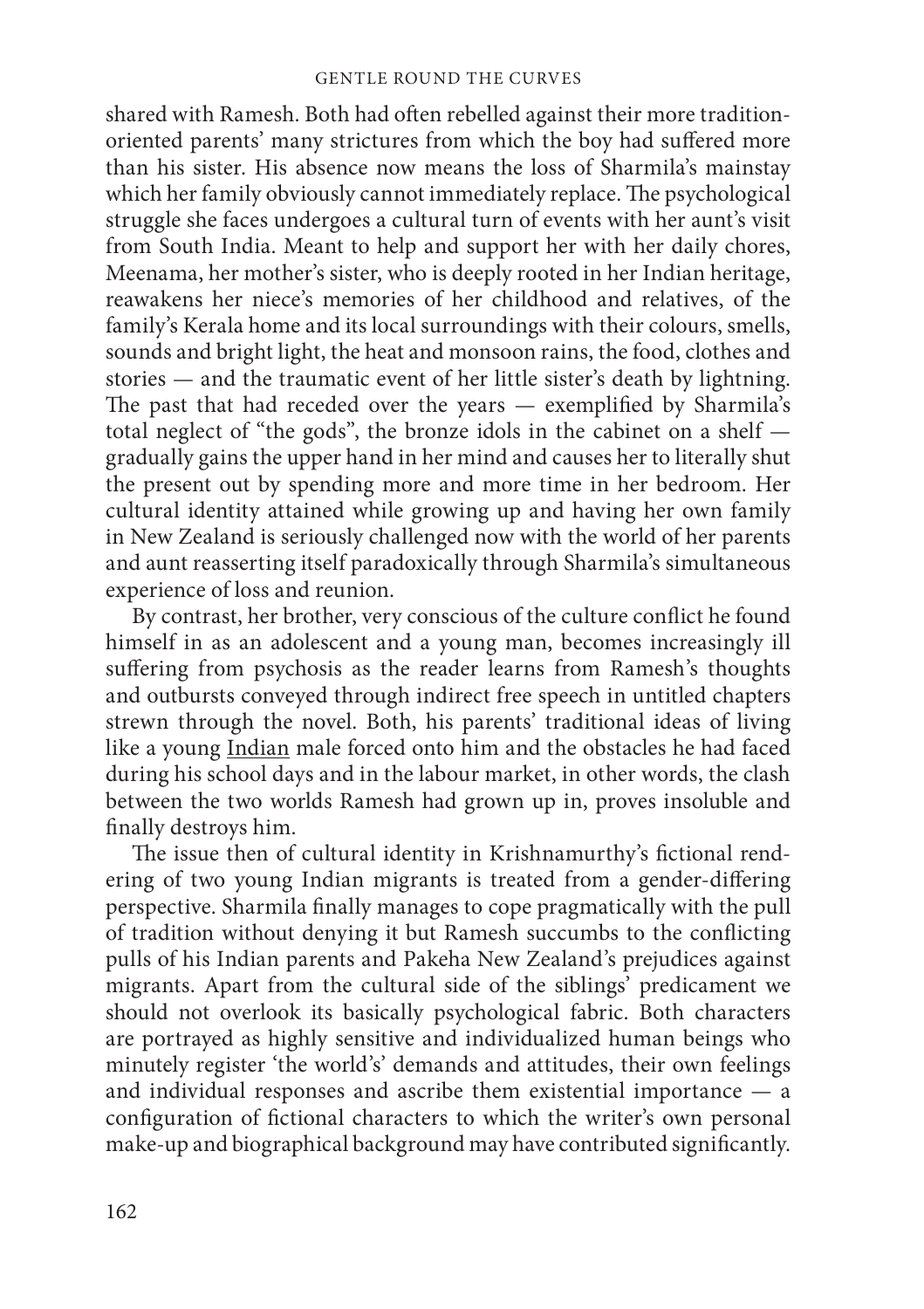General conclusions as to Indian migrants' living in India and the issue of cultural identity thus must not be drawn from merely one literary text. Still, *Six Yards of Silk* certainly reflects the reality and highlights salient points of migrants' predicaments.

Looking at the novel's literary-aesthetic achievement, the Ramesh chapters impress because the single narrative point of view shapes and controls a cohesiveness of content and form, of Ramesh's talking about his sensory hallucinations, the vanishing borders between the internal and external world and the sustained mood of strain and tone of presentation. The 'sari chapters', on the other hand, entitled with references to the garment's parts and ways of dressing in it and wearing it, are less cohesive, at times surprising the reader with unexpected and unwarranted shifts of perspective from present to past and back and from one character to the next (95-106, 108-116, 132-137). Here it seems that Krishnamurthy has not yet found a way of fully integrating the different time levels and character studies into a narrative that unfolds as densely as Ramesh's story.

Jacob Rajan and Justin Lewis's *Indian Ink* (2005), the trilogy of the plays *Krishnan's Dairy* (first performed in 1997), *The Candlestickmaker* (first performed in 2000), and *The Pickle King* (first performed in 2002),<sup>38</sup> proves to be of a very different aesthetic calibre. Though each play is centred on the interaction of a few characters the plots are of very slender proportion and besides focus on different social segments within the Indian diaspora in New Zealand. As the title suggests, Krishnan runs a dairy and he works long hours to just make a living for his small family. Echoing the hard and not always safe life of many lower middle class migrants who, as I've mentioned, continue to make up a considerable proportion of Indians in New Zealand, the play foregrounds their often confrontational existence and echoes violent attacks on them that have occurred from time to time.<sup>39</sup> Though meant with reference to the more recent play *Guru of Chai*, Rajan's words that "the play you are about to see was born of a real life connection,"40 very well holds true also of *Krishnan's Dairy*.

Compared to the novel, character delineation is sparse and contents itself with roughly sketching the hard working, responsible dairy owner and, in contrast, his more traditionally anchored Indian wife who is full of stories and 'beliefs' and has a sweet tooth. This kind of attribution reveals

<sup>38</sup> Two more plays have been performed since: *The Dentist's Chair* (2007) and *The Chai Guru* (2010). See www.indinanink.co.nz

<sup>39</sup> Leckie, *op.cit.*, 2007, 174; Leckie, *op.cit*., 2010, 60

<sup>40</sup> See www.indianink.co.nz/Guru of Chai/Reviews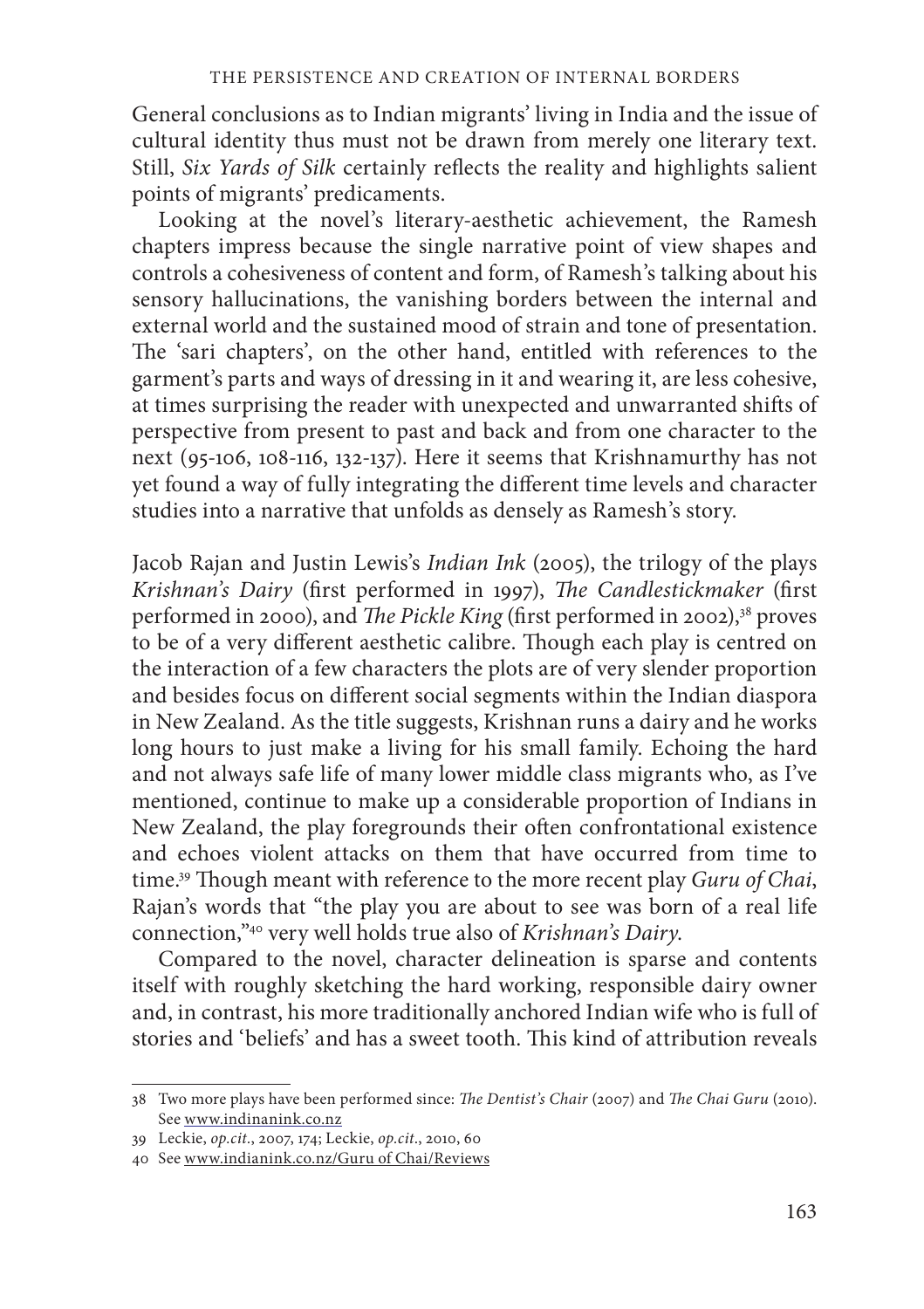a very characteristic feature not only of this play: introducing humour and a light touch that counterpoints the serious portrayal of characters and events and employs the contrast between two differing cultural identities as a means of comic relief. In *The Candlestickmaker* a similar effect is brought about by the rhetoric of a retired professor of astrophysics facing his aged female servant and cook's sleight-of-hand retorts in Malayalam and broken English. This character constellation bears similarities with the outspoken and business-minded widowed matriarch running a small hotel in *The Pickle King* and the educated and demure heart surgeon who is forced to make his living as the hotel's porter. In this play Rajan and Lewis call attention to the neglect of "precious human capital" not being utilized by New Zealand employers<sup>41</sup> and bemoaned by the young Indian surgeon, who also mentions the case of a Sri Lankan economics lecturer exploited as a cleaner, or the Polish pharmacologist working "in functions."42

Altogether, the three plays take a very different course when compared with the novel. Combining the serious side of Indian migrants making a living in New Zealand with comic elements derived from contradictions in character and style, the playwrights do not shun theatre's rationale to entertain. It is furthermore enhanced by the use of theatrical forms like masks (referred to by Rajan as "Indian caricature masks"), thereby drawing on an element of Commedia dell'Arte<sup>43</sup> with its concomitant effects of allegory, but also of Brechtian 'alienation'. (Masks identify the various characters, but in performance are, as a rule, only worn by Rajan who thus plays different roles). Finally, music and various other devices (a duck, for example, manipulated by a puppeteer in *The Candlestickmaker*) add to the entertainment factor of plays that have succeeded in drawing huge audiences in New Zealand over nearly two decades and which have won critical acclaim in both Europe and the US: plays located at the interface of the local, the diasporan and the global and not meant just for a local Indian-New Zealand but an international audience.

*Six Yards of Silk* and the five plays by Rajan and Lewis indicate the beginnings of yet another literary tradition in English created by one of the more recent migrant groups in Aotearoa New Zealand. It may well contribute new patches, each necessarily bordered, to the patchwork of

<sup>41</sup> Zodgekar, *op.cit.*, 76

<sup>42</sup> Rajan/Lewis, *op.cit.*, 2005, 122–123

<sup>43</sup> Ibid., 19. "I think that Jacob and I are somehow drawn to old theatrical forms and we take great pleasure from rediscovering them in a contemporary context." www.indianink.co.nz/News/ On Tour. Besides, the mask "guides the script", as Rajan put it. See Natasha Hayl, "Indian Ink Interview", *The Listener* (June 18, 2011)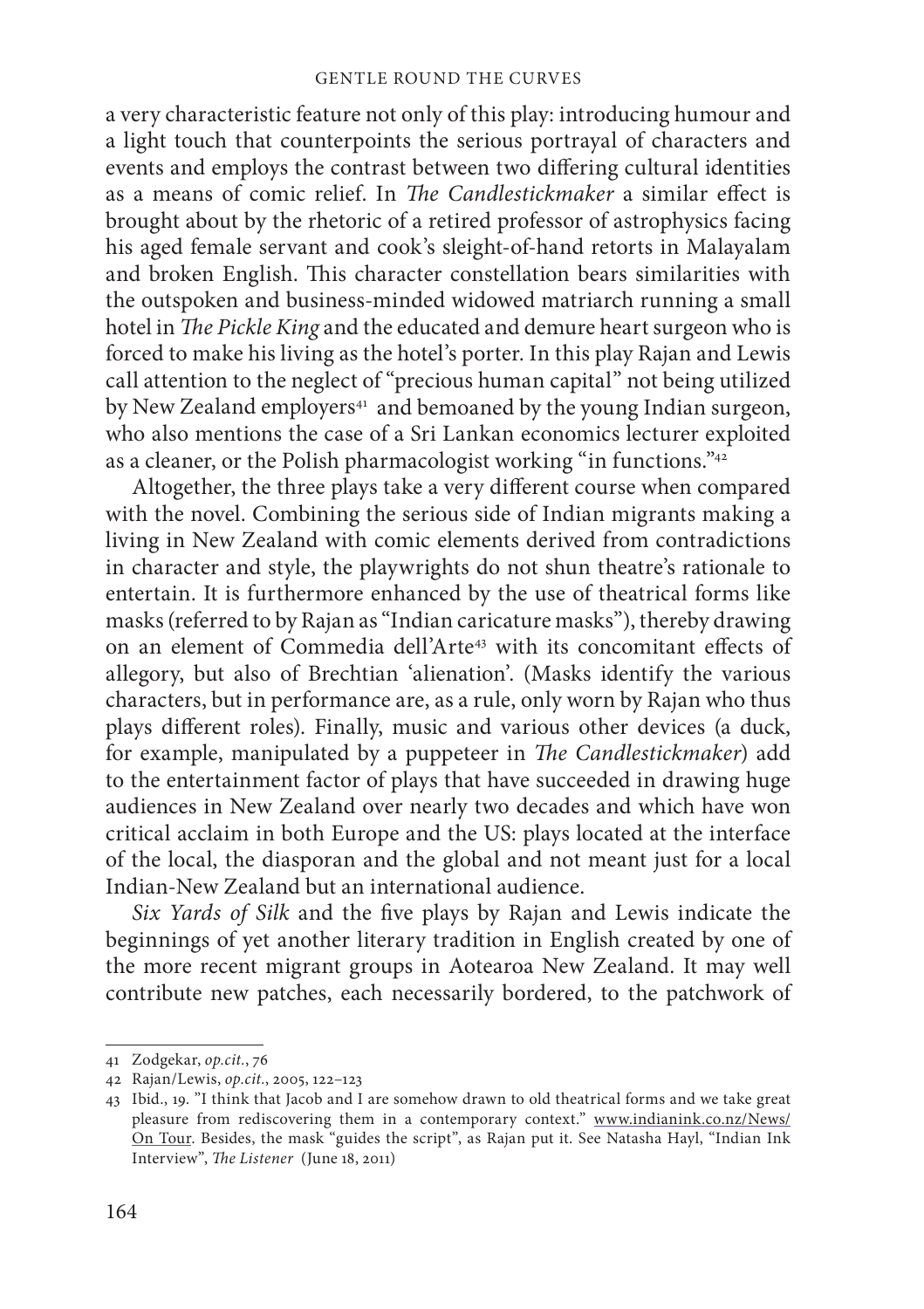the country's modern literature; an increasingly polycultural body of work to which Pacific Islanders, Chinese, European migrants and Indians have added, and because of which the perception of a 'national' literature takes on new meaning. As Jan Kemp in her eponymous poem, "We are all newcomers"44 puts it:

> On Long Bay beach the languages of sky of sea of land, and of the newest comers speaking Samoan, Croatian, Hindi, Italian, Afrikaans, Arabic, Mandarin overheard in just one swim from three to seven pines and back in a half hour Maori and English made plankton shoaling through the incoming whale tide of costumes and custom—

44 Jan Kemp, *Dante's Heaven*, Auckland: Puriri Press 2006, 15

## **Works cited**

*Creative Writing*

Kemp, Jan, *Dante's Heaven*, Auckland: Puriri Press 2006

Krishnamurty, Mallika, *Six Yards of Silk*, Wellington: Steele Roberts 2005

RAJAN, Jacob & Justin Lewis, *Indian Ink: Krishnan's Dairy. The Candlestickmaker. The Pickle King*, Wellington: Victoria University Press 2005

*Critical Studies* 

- Bandyopadhyay, Sekhar, "Introduction", ed. Sekhar Bandyopadhyay, *India in New Zealand: Local Identities, Global Relations*, Dunedin: Otago University Press 2010, 7–20
- —, "In the Shadow of the Empire: India-New Zealand Relations since 1947", Bandyopadhyay, *op.cit*., 167–185

Bhabha, Homi, "Culture's in Between", eds. Stuart Hall and Paul du Gay, *Questions of Cultural Identity*, London: SAGE 1996, 53–60

CASTLES, Stephen, and Mark Miller, The Age of Migration, London: Macmillan 1998

COHEN, Robert, ed. *Theories of Migration*, Cheltenham: Edward Elgan 1996

FAVELL, Adrian, "Rebooting Migration Theory: Interdisciplinarity, Globality, and Post-disciplinarity in Migration Studies", eds. Caroline Brettell et James Hollifield, *Migration theory: talking across disciplines*, London: Routledge 2007, 259–278

Fuchs, Martin, Antje Linkenbach, Aditya Malik, "What does it mean to be Indian? A View from Christchurch", Bandyopadhyay, *op.cit.*, 81–106

GILBERTSON, Amanda, "Choosing Indian and Kiwi Identities: The Ethnic Options of New Zealandborn Gujaratis", Bandyopadhyay, *op.cit.*, 123–140

HAYL, Natasha, "Indian Ink. Interview", *The Listener* (June 18, 2011)

Ip, Manying and Jacqueline Leckie, " 'Chinamen' and 'Hindoos': Beyond stereotypes to Kiwi Asians", eds. Paola Voci & Jacqueline Leckie, *Localizing Asia in Aotearoa*, Wellington: Dunmore Publishing 2011, 159–186